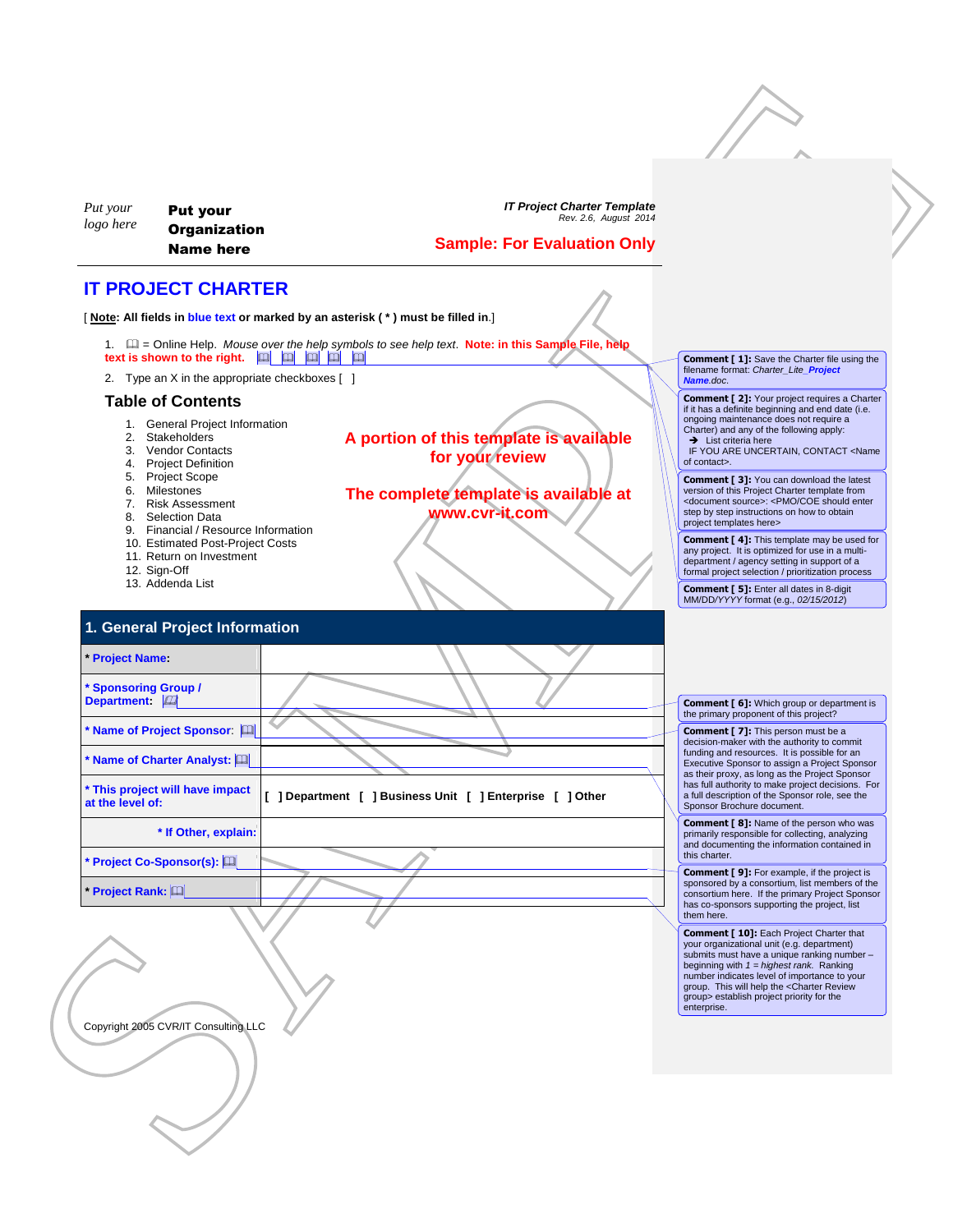*Put your logo here* Put your **Organization** Name here

## **IT Project Charter <Name of Project>**

### **4. Project Definition**

*Provide sufficient information to fully describe the purpose and goals of this project.*

**\* Project Purpose / Business Justification:** *Describe the product or service that this project will produce. Describe the business problem, need or opportunity being addressed.* 

New York Company and The Columbian Company and The Columbian Company and The Columbian Company and The Columbian Company and The Columbian Company and The Columbian Company and The Columbian Company and The Columbian Compa **\* Business Objectives (a.k.a. Business Value):** *Business Objectives are the intended business outcomes of the project, i.e. the reason for doing the project. Business Value is realized as project deliverables are used by their intended audience. Therefore, Business Value is measured after project completion (i.e. after rollout of deliverables).* 

**\* Project Delivery Success Criteria:** *Define what must be done in order for this project to be considered a success by its stakeholders. Project Success is measured upon completion of the project.* 

**\* Flexibility Analysis:** *State the order of importance: Cost – Time – Scope***:** 

**Most important: Second: Third:**

**Who will use the deliverables from this project?** 

**Who benefits? How? Does anyone lose? How?** 

**Sample: For Evaluation Only**

project in a way that will grab the attention of the Project Selection Team or the Executive Committee. The Charter should make them aware of the true impact that this project can have on the organization (e.g., "To produce a Disaster Recovery Plan that protects and maintains the technical infrastructure that supports Organization functions in the event of a disaster."). Example Business Justification: "Organization would suffer irreparable harm if its technical infrastructure become unavailable for

more than a short period."

**Comment [ 12]:** Describe the purpose of this

**Comment [ 13]:** Business Value is generally obtained **after** the project has been completed. Business Objectives typically deal with cost, time, and quality (e.g., reduce the cost of delivery of this service by 30% within 6 months). The Business Value of your project will be judged based on how well it met these objectives. When a project meets its Business Objectives it may be considered an investment success.

**Comment [ 14]:** Project Success criteria might include, for example, completion by a certain date, cost within a certain amount, delivery of a specified scope, etc. It is best if project success criteria are SMART: Specific, Measurable, Attainable, Results oriented, and Time delimited. Note: Project Success does not depend on realization of Business Value.

**Comment [ 15]:** The Sponsor should decide on the order of priority. Consider the Triple Constraint, e.g. if the you are running out of time and the project clearly will not deliver on time, what is the Sponsor's preference? 1) Extend the deadline so the work can be done (Scope takes precedence); 2) deliver without all features completed in order to meet schedule (Time takes precedence); or 3) use additional resources to complete all scope on time (Scope and Time take precedence over Cost). It is assumed that compromise of quality is not acceptable as that likely would diminish or delay Business Value.

**Comment [ 16]:** Who will gain something from this project? Describe what that is. If anyone loses anything or is put at a disadvantage as a result of this project, list that here as well.

Copyright 2005 CVR/IT Consulting LLC *Page 4 of 13*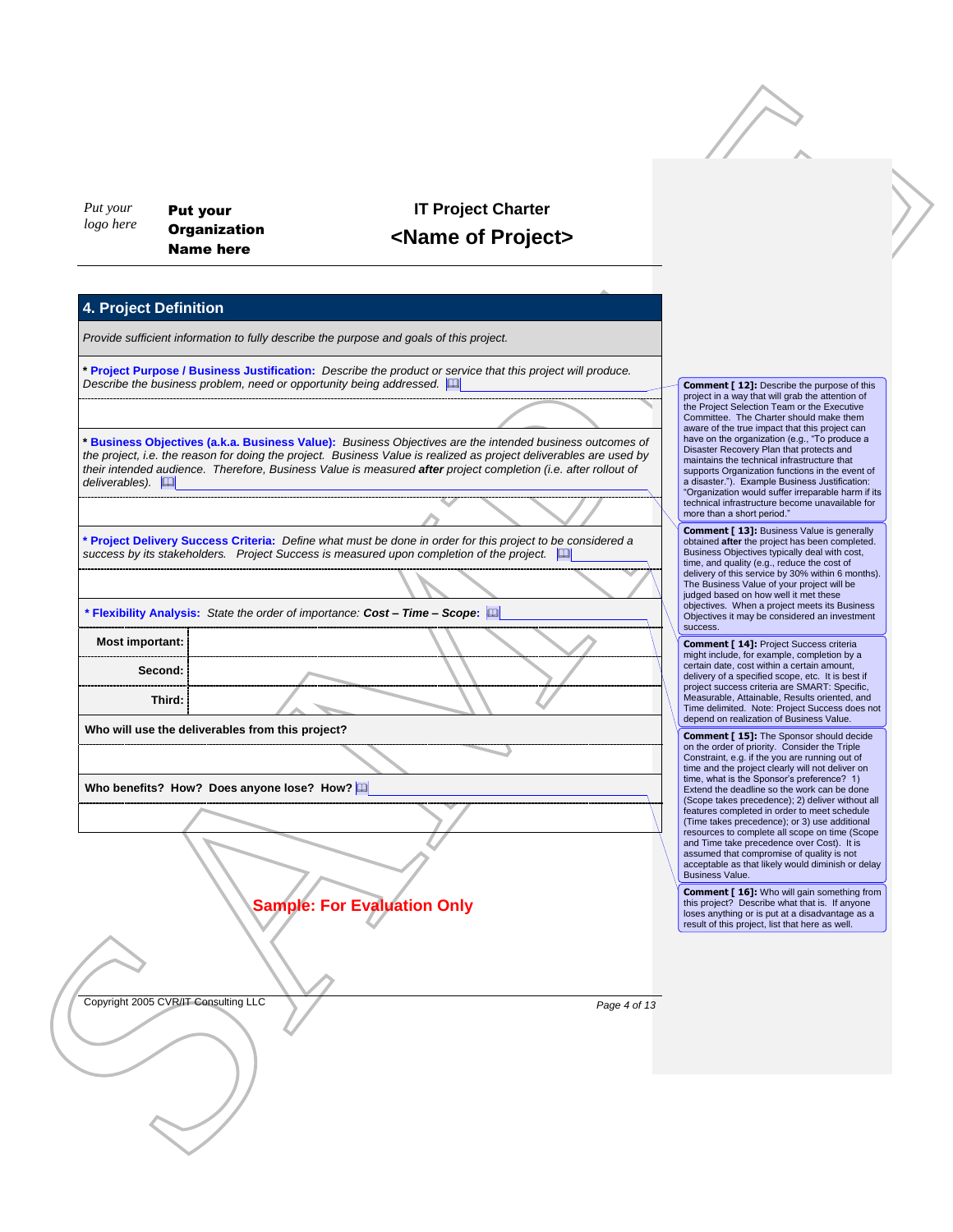| Put your<br>logo here                     | <b>Put your</b>                                                           | <b>IT Project Charter</b>                                                                                                                                                          |              |                                                                                                                                                                                    |  |  |  |
|-------------------------------------------|---------------------------------------------------------------------------|------------------------------------------------------------------------------------------------------------------------------------------------------------------------------------|--------------|------------------------------------------------------------------------------------------------------------------------------------------------------------------------------------|--|--|--|
|                                           | <b>Organization</b><br><b>Name here</b>                                   | <name of="" project=""></name>                                                                                                                                                     |              |                                                                                                                                                                                    |  |  |  |
|                                           |                                                                           |                                                                                                                                                                                    |              |                                                                                                                                                                                    |  |  |  |
| 5. Project Scope                          |                                                                           |                                                                                                                                                                                    |              |                                                                                                                                                                                    |  |  |  |
|                                           | Provide sufficient information to fully define the scope of this project. |                                                                                                                                                                                    |              |                                                                                                                                                                                    |  |  |  |
| * Technology                              |                                                                           |                                                                                                                                                                                    |              |                                                                                                                                                                                    |  |  |  |
| Yes $\square$<br>No<br>??                 |                                                                           | This project includes the introduction of new or additional technology [11]                                                                                                        |              | Comment [.21]: Technology can include, for<br>example, new software application, computers,<br>manufacturing equipment, etc. If the impact on<br>Technology is not known, check ?? |  |  |  |
|                                           | explain in the space below, then proceed to Business Process.             | If the answer to the above is Yes, then answer the following. If No, proceed to Business Process. If ??,                                                                           |              |                                                                                                                                                                                    |  |  |  |
| Explain:                                  |                                                                           |                                                                                                                                                                                    |              |                                                                                                                                                                                    |  |  |  |
| Yes $\square$<br>No                       | If No, explain below                                                      | The new technology is consistent with the current Technical Architecture                                                                                                           |              |                                                                                                                                                                                    |  |  |  |
| Yes $\square$<br>No <sub>1</sub>          | If No, explain below                                                      | The new technology is consistent with the current Security Model                                                                                                                   |              |                                                                                                                                                                                    |  |  |  |
| Yes $\square$<br>No <sub>1</sub>          | If Yes, explain below                                                     | There will be need for post-project maintenance and/or support                                                                                                                     |              |                                                                                                                                                                                    |  |  |  |
| Yes $\square$<br>No                       |                                                                           | There will be need for follow-on Disaster Recovery or Business Continuity planning<br>If Yes, explain what is needed and how it will be done. If No, explain why it is not needed. |              |                                                                                                                                                                                    |  |  |  |
| Explain:                                  |                                                                           |                                                                                                                                                                                    |              |                                                                                                                                                                                    |  |  |  |
| <b>Business Process</b>                   |                                                                           |                                                                                                                                                                                    |              |                                                                                                                                                                                    |  |  |  |
| Yes $\Box$<br>$No$ $\Box$<br>??<br>$\Box$ | The project includes a change in Business Process [44]                    |                                                                                                                                                                                    |              | Comment [.22]: Check Yes if the project will<br>change a Business Process. Any project that<br>includes implementation of a Commercial Off                                         |  |  |  |
|                                           | explain in the space below, then proceed to Milestones:                   | If the answer to the above is Yes, then answer the following. If No, proceed to Project Milestones. If ??,                                                                         |              | the Shelf or Software as a Service product<br>almost certainly includes a change in Business<br>Process. If the impact on Business Process is<br>not known, check ??               |  |  |  |
| Explain:                                  |                                                                           |                                                                                                                                                                                    |              |                                                                                                                                                                                    |  |  |  |
|                                           | middle management or others <b>Q</b>                                      | Describe the type and amount of impact that the change could have on people, e.g. the workforce,                                                                                   |              | <b>Comment [.23]:</b> Examples of this include<br>adoption of new work practices, use of new<br>equipment, changes in how decisions are made                                       |  |  |  |
|                                           |                                                                           |                                                                                                                                                                                    |              | or in who makes them, and reorganization.                                                                                                                                          |  |  |  |
| Yes $\square$<br>No                       | If the answer is No, explain why it is not needed.                        | The project includes an Organizational Adoption component                                                                                                                          |              | <b>Comment [.24]: Organizational Adoption is</b><br>the work that is done to ensure that change is<br>accepted and project deliverables are used.                                  |  |  |  |
| Explain:                                  |                                                                           | <b>Sample: For Evaluation Only</b>                                                                                                                                                 |              |                                                                                                                                                                                    |  |  |  |
|                                           | Copyright 2005 CVR/IT Consulting LLC                                      |                                                                                                                                                                                    | Page 6 of 13 |                                                                                                                                                                                    |  |  |  |